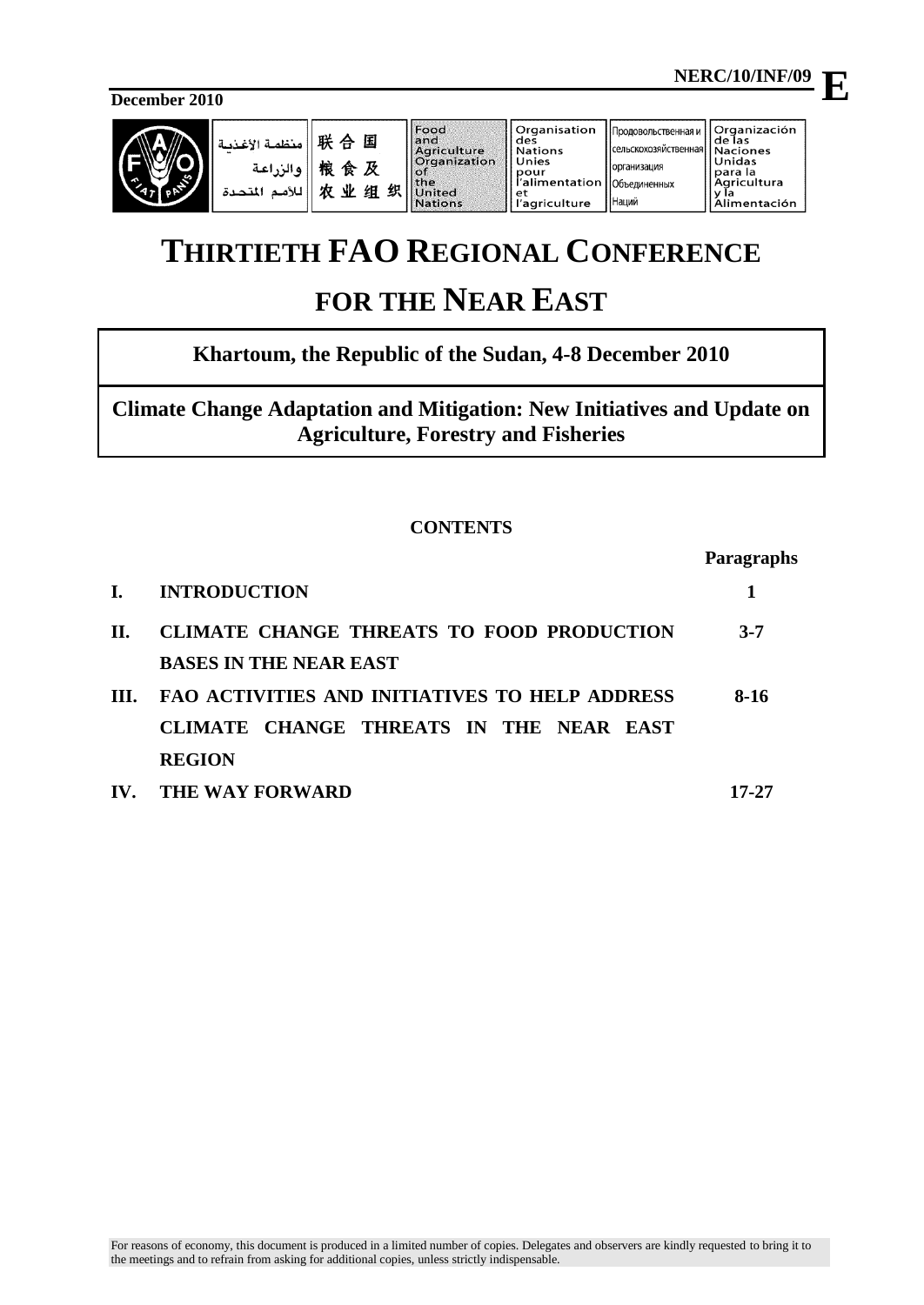#### **I. INTRODUCTION**

1. Climate change has emerged as one of the greatest global challenges of this century. The Near East Region, where scarce natural resources are already under considerable pressure, is one of the areas of the world most vulnerable to any escalation of the frequency and intensity of extreme climatic events.

2. Deteriorating climatic conditions are projected for the Region in coming decades. Studies indicate that towards the end of the century, temperatures could rise by from 4° to 7°C in much of the Arabian Peninsula and some southern areas of the Islamic Republic of Iran, and from 3° to 6°C in the Mediterranean region<sup>1</sup>. At the same time, climate scenarios for the future indicate that precipitation is very likely to decrease in the Region<sup>2</sup>. Climate change would also raise sea levels and threaten the coastal areas of the Region with an increased risk of flooding and coastal erosion and, as a consequence, would degrade natural ecosystems. The various threats posed by climate change can be expected to undermine regional food security significantly and to cause the deterioration of the livelihoods of a large segment of the population.

### **II. CLIMATE CHANGE THREATS TO FOOD PRODUCTION BASES IN THE NEAR EAST**

3. Water resources also can be expected to be highly vulnerable to projected climate change impacts in the Region that is already troubled by severe water scarcity<sup>3</sup>. As a result of increase of temperature and decrease of precipitation, a reduction of runoff by over 40 percent is thought likely toward the end of the century in Mediterranean coastal areas<sup>4</sup> and severe drought, already a major concern in the Region, could increase in frequency, leading to further land degradation and desertification. Climate change is also likely to impact on surface water flows, including major shared water resources such as the Nile River and the Tigris and Euphrates rivers. Due to a reduced recharge into aquifers, as well as seawater intrusion along coastal areas, climate change could also threaten groundwater resources<sup>5</sup>. The risk to water resources could be further exacerbated by an overall increase in water use.

4. Agricultural production in the Region also is likely to suffer from climate change, primarily from changing pattern in temperature and precipitation. A recent study in Morocco examined the impact of projected climate change on 50 crops in six agro-ecological zones under two different scenarios<sup>6</sup>. The study's projections indicate that in a favorable ecological zone, the yield loss of rainfed wheat and barley would be more than 15 percent by 2050; in the case of sugar beet in a favorable zone and in that of barley in an intermediate ecological zone, the yield decrease could reach levels above 30 percent by 2050. In addition to temperature and precipitation changes, extreme climate events and sea level rise (SLR) are likely to further increase the risks to the region's agriculture.

<sup>&</sup>lt;sup>1</sup> IPCC. 2007a. *Climate change 2007: The physical science basis*. Contribution of working group I to the fourth assessment report of IPCC.

<sup>2</sup> FAO. 2009a. *Climate change in the Near East and North Africa region*. Technical paper prepared by Kanamaru, H. for FAO/WorldFish workshop. Cairo, Egypt.

 $3$  Regional annual average of internal renewable water resources per capita is around one-tenth of the world average even with high variability in available water resources among the countries within the region.

<sup>4</sup> IPCC. 2007b. *Climate change 2007: Synthesis report, contribution of working groups I, II and III to the fourth assessment report of the IPCC* (as cited by FAO, 2009a).

 $<sup>5</sup>$  UN. 2009. *Adaptation to climate change in the Arab region*. Internal document for the LAS-UN 9<sup>th</sup> sectoral</sup> meeting edited by Haddad, A. (UNEP) based on inputs from UN agencies. Cairo, Egypt.

<sup>6</sup> Gommes, R., *et al*. 2009. *Morocco study on the impact of climate change on the agricultural sector: Impact of climate change on agricultural yields in Morocco*. FAO, Government of Morocco, and World Bank.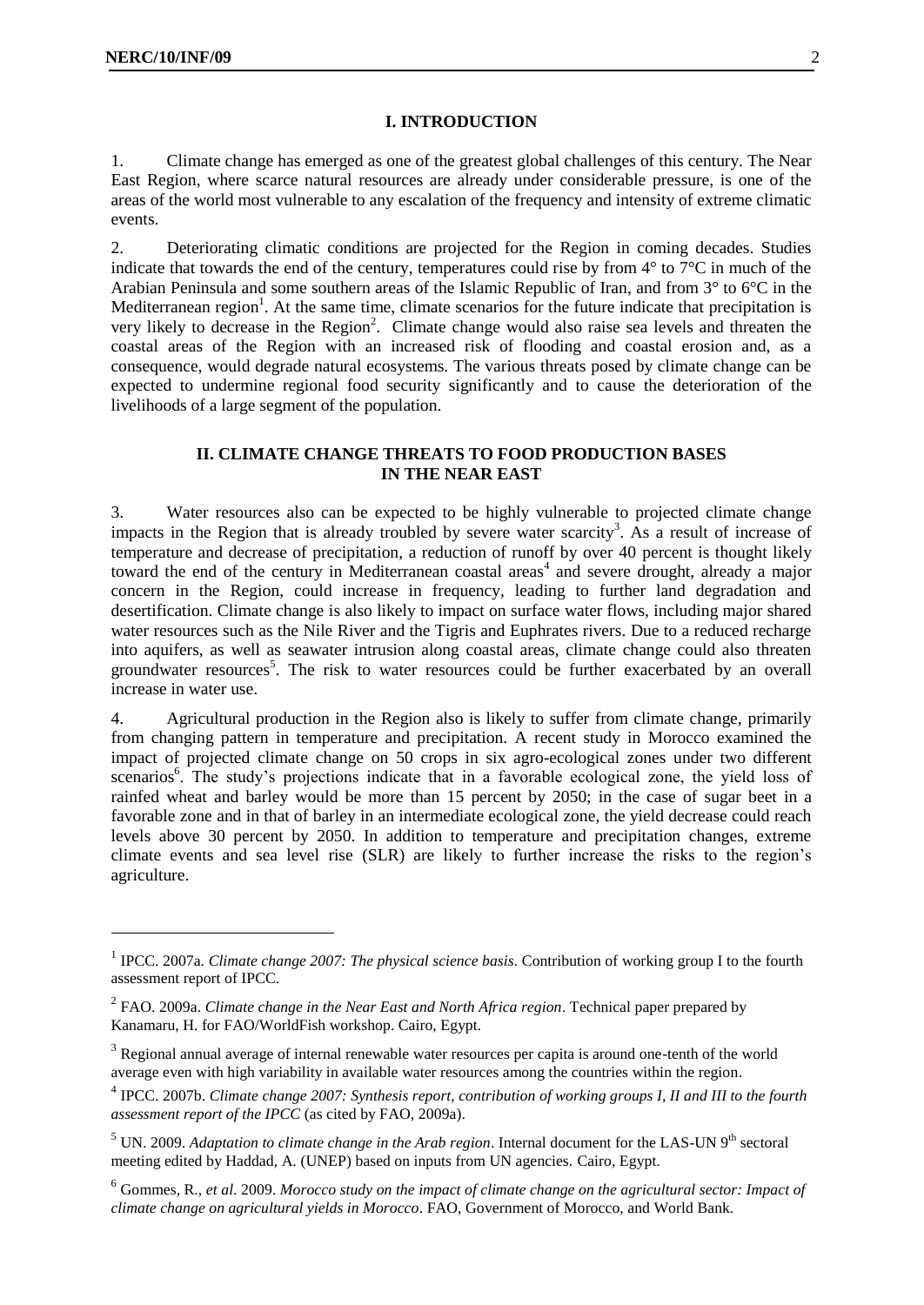5. Climate change is also likely to modify the distribution of marine and freshwater fish species. Sea level rise, ocean acidification and changes in water resources would adversely affect ecosystems, including coral reefs, wetlands, rivers, lakes and estuaries. The increased risk of species invasions and of the spread of vector-borne diseases raises additional concerns<sup>7</sup>. A recent FAO regional workshop on the ecosystem approach to responsible fisheries identified likely climate change impacts on fisheries and aquaculture in the Near East. The most probable impacts on the biophysical well-being of capture fisheries include fish-recruitment/life cycle and changes in habitat structure. As for aquaculture, the principal impacts include water quality, red tide and climatic events $8$ .

6. Potential climate change impacts such as water stress, more frequent and extreme weather events, and coastal erosion would also intensify the existing pressure on the region's forests and rangelands, leading to further land degradation and deforestation<sup>9</sup>. If the likelihood of severe human reactions were to be factored in, such ecosystems would risk coming under extreme pressure that, given the fragile environmental situation in the Region, may be hard to resist. Climate change is also likely to force the shift of species habitats, to increase the risk of wildfire and to raise the risk of species extinction. It would also adversely affect forest health, in the same way as the recent outbreaks of forest pests in Lebanon, Morocco and Saudi Arabia.

7. Climate change would also have a major impact on livestock, with the increased occurrence of droughts likely to have a deadly effect on the health of herds and on the conservation of natural resources. In addition, the risk of heat stress and floods no doubt would raise the probability of transboundary animal diseases such as Rift Valley Fever and Blue Tongue. Such impacts would be accompanied by a growing demand for animal products in the Region, a trend which shows that the share of livestock production in total agricultural production would continue to steadily rise to around 45 percent by  $2050^{10}$ .

## **III. FAO ACTIVITIES AND INITIATIVES TO HELP ADDRESS CLIMATE CHANGE THREATS IN THE REGION**

8. FAO began discussing the issue of climate change as far back as the 1980s. In December 1993, it organized an Experts Consultation on "Global Climate Change and Agricultural Production: the direct effects of changing hydrological and plant physiological processes". However, it is only in the past five years or so that the subject has become a focus of world attention. Increasingly, FAO has been looking more closely at how climate change is affecting agriculture and food security and what can be done to help alleviate its negative impacts.

9. Even FAO's recent internal restructuring took this new threat to food security and other related emerging challenges into consideration; the Environment, Climate Change and Bioenergy Division (NRC) was created as was a new department as of 1 January 2007, the Natural Resources Management and Environment Department to lead the Organization's work on climate change and environmental issues. An Inter-Departmental Working Group on Climate Change has also been established with the involvement of all units that play a role in addressing the issue. Multi-disciplinary Working Groups on climate change have also been established in the Organization's decentralized offices to respond to the needs of member countries in a more coherent and integrated manner.

10. FAO's Regional Office for the Near East has dedicated considerable attention to climate change issues and has, in this context, conducted a wide range of initiatives and activities in the

<sup>7</sup> FAO RNE. 2009. *Concept note for a regional multi-disciplinary project on climate change for the Near East region*. Internal working document based on a draft prepared by Balgis, E. Cairo, Egypt.

<sup>8</sup> FAO RNE. 2010. *Draft workshop proceeding: Adapting to climate change: the ecosystem approach to fisheries and aquaculture in the Near East and North Africa region*. Internal working draft dated 15 April 2010. Cairo, Egypt.

<sup>9</sup> FAO. 2010. *Assessing the risk and vulnerability to climate change for the forestry and range sectors in the Near East*. Session document of the 19<sup>th</sup> FAO Near East Forestry Commission. Hammamet, Tunisia.

<sup>10</sup> FAO. 2008. *Near East agriculture towards 2050: Prospects and challenges*.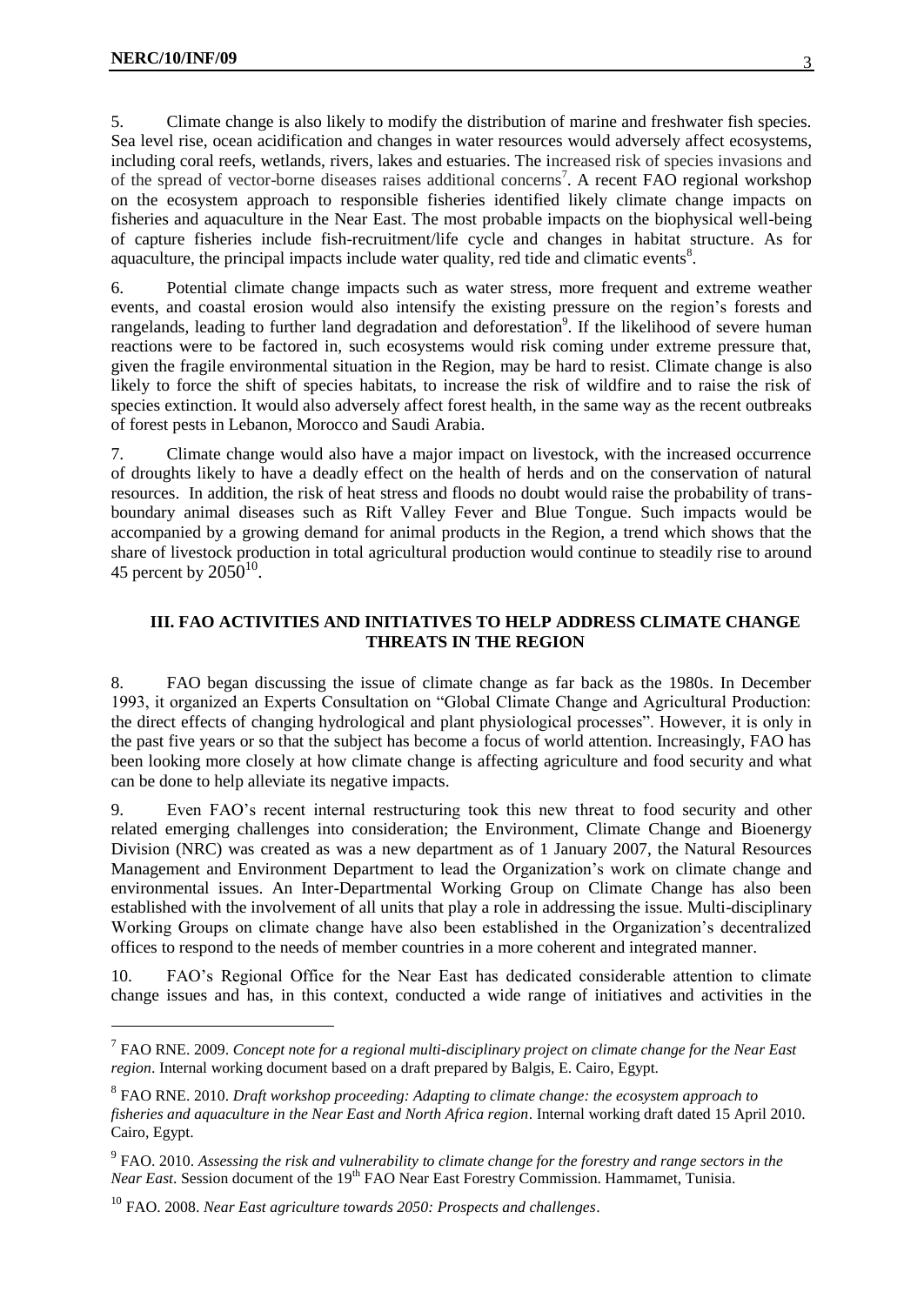Region. In response to the conclusions of the Twenty-ninth Regional Conference for the Near East that was held in March 2008, FAO has set climate change as a priority area for coordinated actions and established a multi-disciplinary Working Group to carry forward an agenda addressing climate change in the Region.

11. This Working Group is made up of officers who are experts on agriculture and food security, forestry, fisheries, animal production and health, water resources and crop production and protection. Members of the Group are liaising with other FAO colleagues from across the Region, including subregional offices, country offices and project staff. In November 2009 the first Forum on Climate Change in the Near East and North Africa Regions was organized in Rome in collaboration with the World Bank, WFP, IFAD and with the participation of UNDP. Also present at that forum, which focused on financial mechanisms and regional cooperation, were representatives of climate change financial mechanisms, Near East member countries and regional research and development organizations. A Second Forum will be held in the Region during the first quarter of 2011.

12. The first Forum on climate change in the Region laid the groundwork for an agenda for financing climate change responses in the agricultural sector through the identification of key activities, potential financing mechanisms and regional cooperation. The forum identified sub-sectors requiring urgent intervention (land and water management, cropping systems, range and forest management) and developed a draft road map for collaboration. In June 2009, FAO was an active participant in the "UN-LAS" Ninth Sectoral Meeting (June 2009), which focused on climate change and concluded with an agreement that UN and LAS specialized organizations would collaborate on the preparation of a vulnerability assessment regarding the impact of climate change on water and land resources.

13. In November 2009, FAO organized a regional workshop in Egypt together with the World Fish Center that focused on the "Ecosystem Approach to Fisheries and Aquaculture". In addition to the priority given to biophysical issues, the workshop focused on secondary climate change impacts on capture fisheries and aquaculture in terms of human well-being and governance. It also identified adaptation strategies and analyzed their implementation capacity. Its recommendations included greater support for activities designed to identify deficitary implementation-capacity at national, watershed and regional levels, for action to counter the general lack of reliable data in capture fisheries and for activities to build up further capacity development and information sharing.

14. During the last session of the FAO Near East Forestry Commission in Tunisia in April 2010, FAO also organized a parallel event on Forests and Climate Change. At the event, a regional analysis on forests and climate change, on forest ecosystems management in Morocco and on the socioeconomic aspects of climate change and forests was presented. During the discussion, it was emphasized that the information flow among national bodies and coordination among them had to be improved. Another important priority, the experts concluded, was awareness-raising among climate change negotiators with regard to the positive roles that forests can play in climate mitigation and adaptation.

15. At the country level, FAO and the World Bank conducted a study on the impact of climate change on Moroccan agriculture toward the end of this century. FAO and other UN organizations are also providing support for the implementation of a "Joint Programme on Climate Change Risk Management" in Egypt and Jordan. This joint programme provides assistance to countries around the world in reaching the [Millennium Development Goals](http://www.un.org/millenniumgoals/) despite the threat of climate change. In addition, FAO is actively involved in the formulation and implementation of an Egyptian technical cooperation programme designed to set up a comprehensive monitoring system able to generate reliable forecasts of sea level rise impacts resulting from climate change on soil and groundwater in the Nile Delta. Other FAO activities and initiatives of concern to the Region are outlined in the 6th Session Report of the Agriculture and Land and Water Use Commission for the Near East (ALAWUC); these can be found in the section "Actions Taken by FAO."

16. At the international level, FAO continuously takes the lead role in calling for urgent action to address the risks of climate change for food security. In this respect, in June 2008, FAO convened, in collaboration with other international organizations, the High-Level Conference on World Food Security: the Challenges of Climate Change and Bio-energy. Subsequently, in September 2008, FAO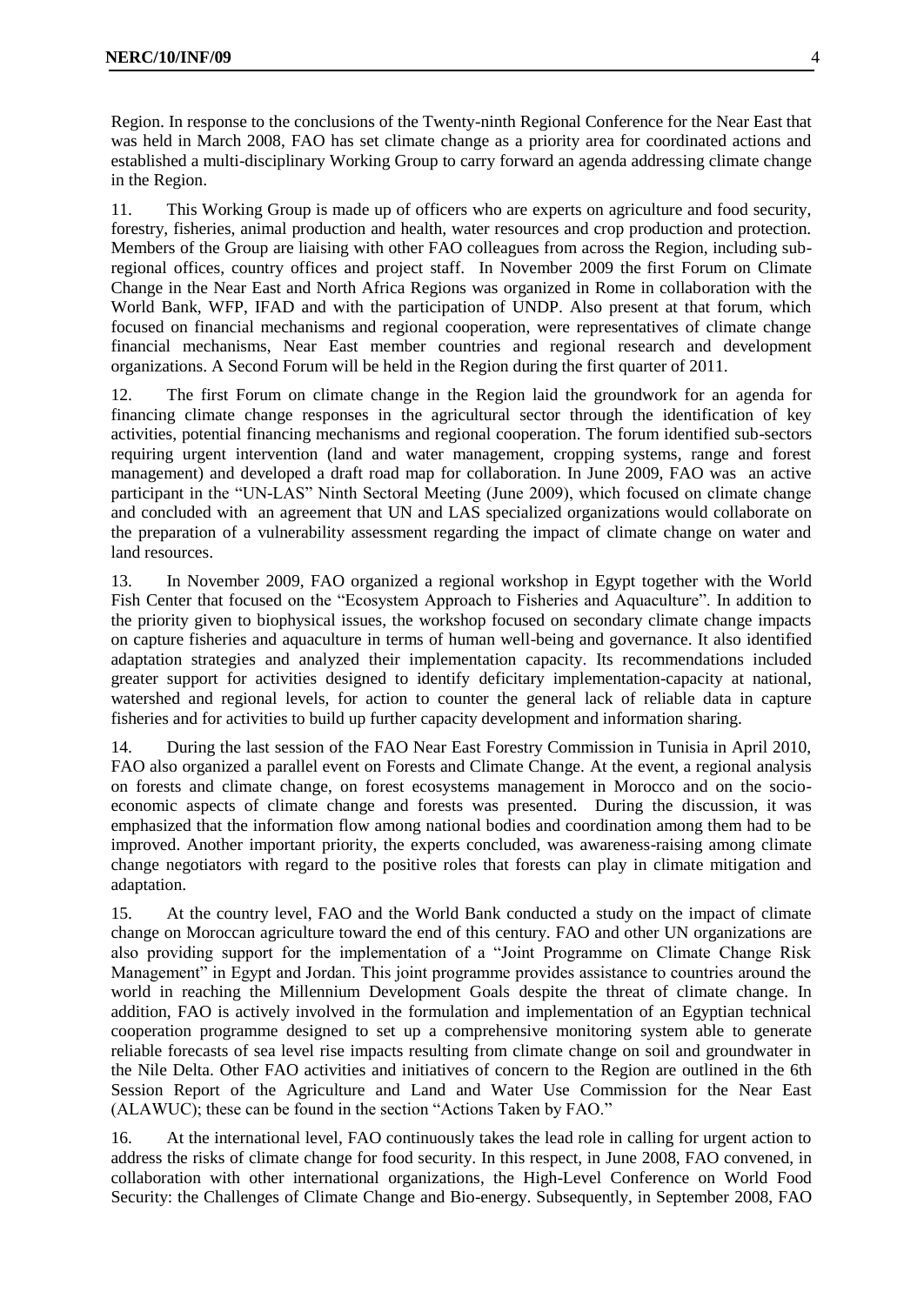took a leading role, jointly with UNDP and UNEP, in launching the REDD Programme (Reducing Emissions from Deforestation and Forest Degradation). The Secretariat of the newly established REDD+ Partnership will be provided jointly by the UN and the World Bank. FAO, from its leadership in the UN REDD Programme, will play a prominent role in this partnership together with UNDP, UNEP and the Forest Carbon Partnership Facility (FCPF FMT).

### **IV. THE WAY FORWARD**

17. The concept note on "Climate Change and Food Security in the Near East Region" developed by FAO in 2009 aims at strengthening the lead role of the Organization in identifying a framework for devising counteractions against climate change for sectors likely to be affected by food security questions. The note outlined eight priority areas, with a particular focus on adaptation measures integrated with mitigation responses.

18. Capacity development was identified as a key to addressing climate change concerns in the Region. Capacity-related gaps in the Region $11$  include the assessment of climate change impacts and vulnerability, observation and monitoring, communication and networking<sup>12</sup>, and the identification and implementation of pertinent adaptation and mitigation activities. In this context, strengthening national institutions and building human capacity are essential; additionally, it is important to develop collaboration among regional and national institutions for conducting research and training.

19. The importance of stakeholder opinions and experiences in the development of climate change impact and adaptation strategies at both local and national levels cannot be underestimated. It has become clear over time that the integration of stakeholders and actors' perspectives in the decision-making processes will both enhance the stability and sustainability of policies and, at the same time, provide a clear connection between policy formulation, on the one hand, and the benefits gained at the ground level, on the other. FAO is at the forefront of developing methods to capture the position of critical stakeholders in both a qualitative and quantitative way in so far as the impact of climate change on food security and crucially the vulnerability of the populations associated with that condition.

20. Due to the high degree of uncertainty regarding the likely impacts of climate change (there is only a limited amount of reliable data available and projection models are inherently undependable), it is critical that scientific monitoring and assessment of carefully selected indicators be enhanced. Scientific assessment is the first step in providing adequate information to decision-makers regarding improved resource management. In addition, to maintain accuracy, assessments must be based on regular monitoring at different levels. The process of dealing with uncertainty also can be helped along by the development of scenarios that look at potential food security impacts and vulnerabilities to climate change and which, subsequently, can play an important role in underpinning medium-term strategic policy development. FAO's decades of accumulated knowledge on natural resources, food security, climate data and policy development puts it in a strong position to facilitate the development among international partners of a coherent and effective response to the challenges posed to food security by the prospect of significant climate change.

21. Another challenge for climate change adaptation in the Region involves the ability of decision-makers to comprehend the macro- to micro-level effects of climate change and, subsequently, to ensure the integration of all relevant sectors into coherent national responses. Hence,

 $11$  A synthesis report for the 31<sup>st</sup> session of the Subsidiary Body for Scientific and Technological Advice consolidates views and information from Parties and relevant organizations. The report supports the capacity gaps identified in the region. It highlights the need for institutional capacity development to enhance data availability and technical skills for integrated assessments and to coordinate mechanisms at national levels; deficient capacity for the formulation, analysis and implementation of specific integrated plans.

 $12$  UNFCCC (2009) reports the incapability of different levels of government, institutions and others to coordinate effectively as a common barrier for integration. It also reports policy related barriers for integration such as the lack of legal frameworks and enabling environments as well as the lack of political commitment at the highest level for coordination and a cross-sectoral approach.